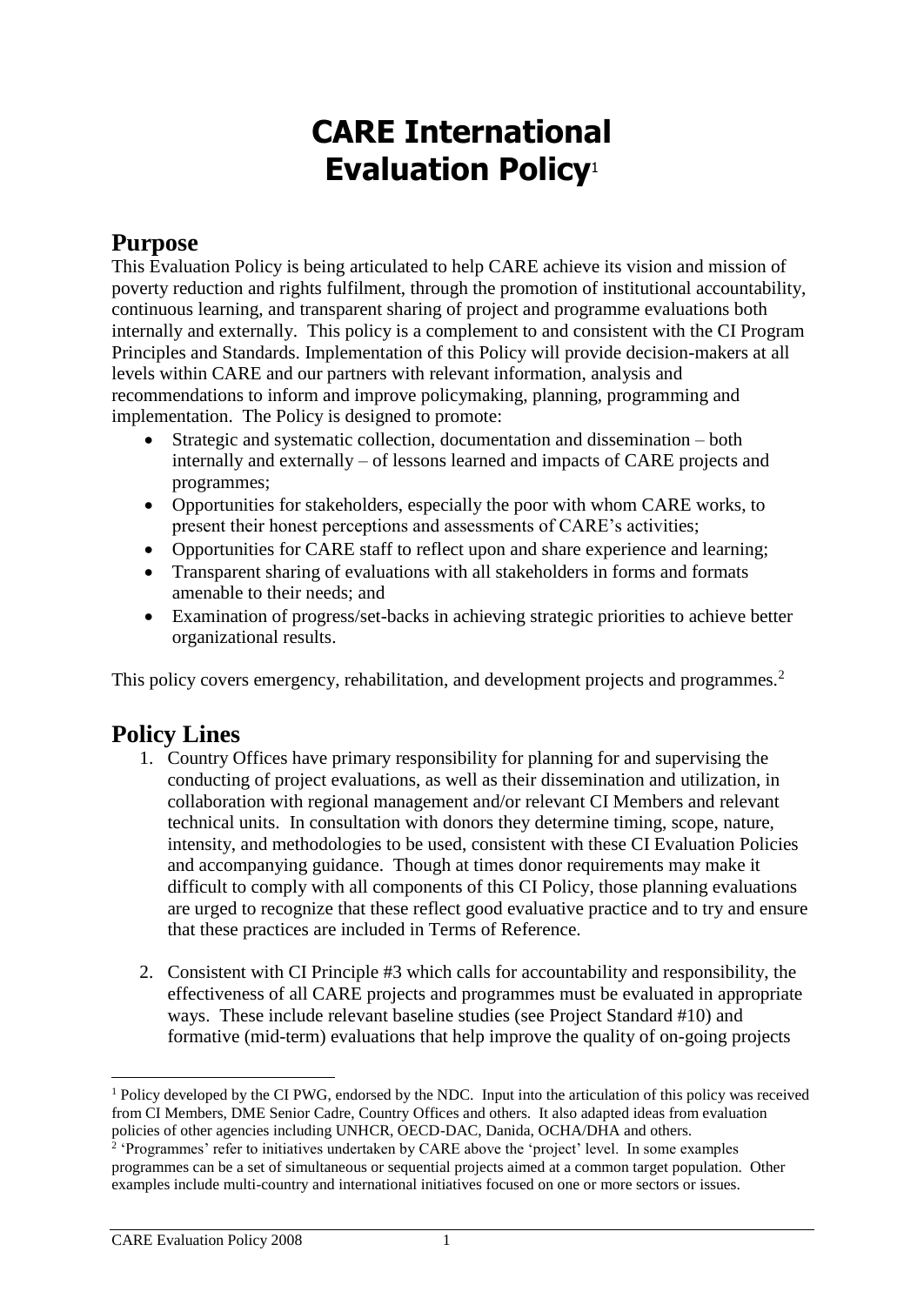and programmes, and, where possible, ex-post evaluations to assess sustainable impact (see Principle #6). At a minimum, there must be a final (internal or external) assessment and documentation of achievement and lessons learned for future programming.

- 3. Evaluations need to test the relationships between a project's or programme's efforts and progress towards CI's Vision and Mission. Whenever appropriate, evaluations should include assessments of contributions to the achievement of relevant Millennium Development Goals and Indicators.
- 4. All evaluations need to include an analysis of the degree and consequences of implementation of the CARE International Programme Principles and Standards as well as contributions towards Country Office strategic plans.
- 5. Those conducting evaluations of CARE programmes and projects should follow professional inter-agency standards, due to the need to "speak a common language" within a larger coalition.<sup>3</sup> For humanitarian crises, evaluations will emphasize respect of Sphere and other interagency standards recognized by CI.
- 6. All evaluations need to include a significant participation and high level of influence of project/programme participants as well as relevant parties external to CARE. The purpose of this is to promote a culture of critical reflection, bring in important outside perspectives on project/programme results, and open CARE and its partners/clients to external eyes and experience. Consistent with Principle #1, the voices and views of minority, disenfranchised and other groups with perhaps contrary opinions should also be heard and considered as part of evaluation processes. While CI recognizes the inherent value of participatory evaluations, project/programme staff, country office managers, and regional management need to determine the appropriate level of external control, influence, and authority for evaluation findings.
- 7. Evaluation documents need to include the following sections, at a minimum:
	- Name of project and country, PN (Project Number), dates project was operating, and date of evaluation;
	- Names and contact information of those conducting the evaluation, including external consultant(s) (if used).
	- Executive summary;
	- Principal findings, including lessons learned that could be useful to the wider CARE and development community, and recommendations for future programmes/ projects.

Annexes, at minimum, should include :

- Terms of Reference;
- Study methodology, including key research questions or hypotheses, operationalization of key concepts, strategies to achieve appropriate controls (e.g. comparison with non-project groups), sampling strategies, and data analysis procedures;
- Data gathering instruments (observation guides, surveys, focus group discussion guides, etc.);
- Data presentation and analysis.

<sup>-</sup><sup>3</sup> See page [3](#page-6-0) for examples of sources of such standards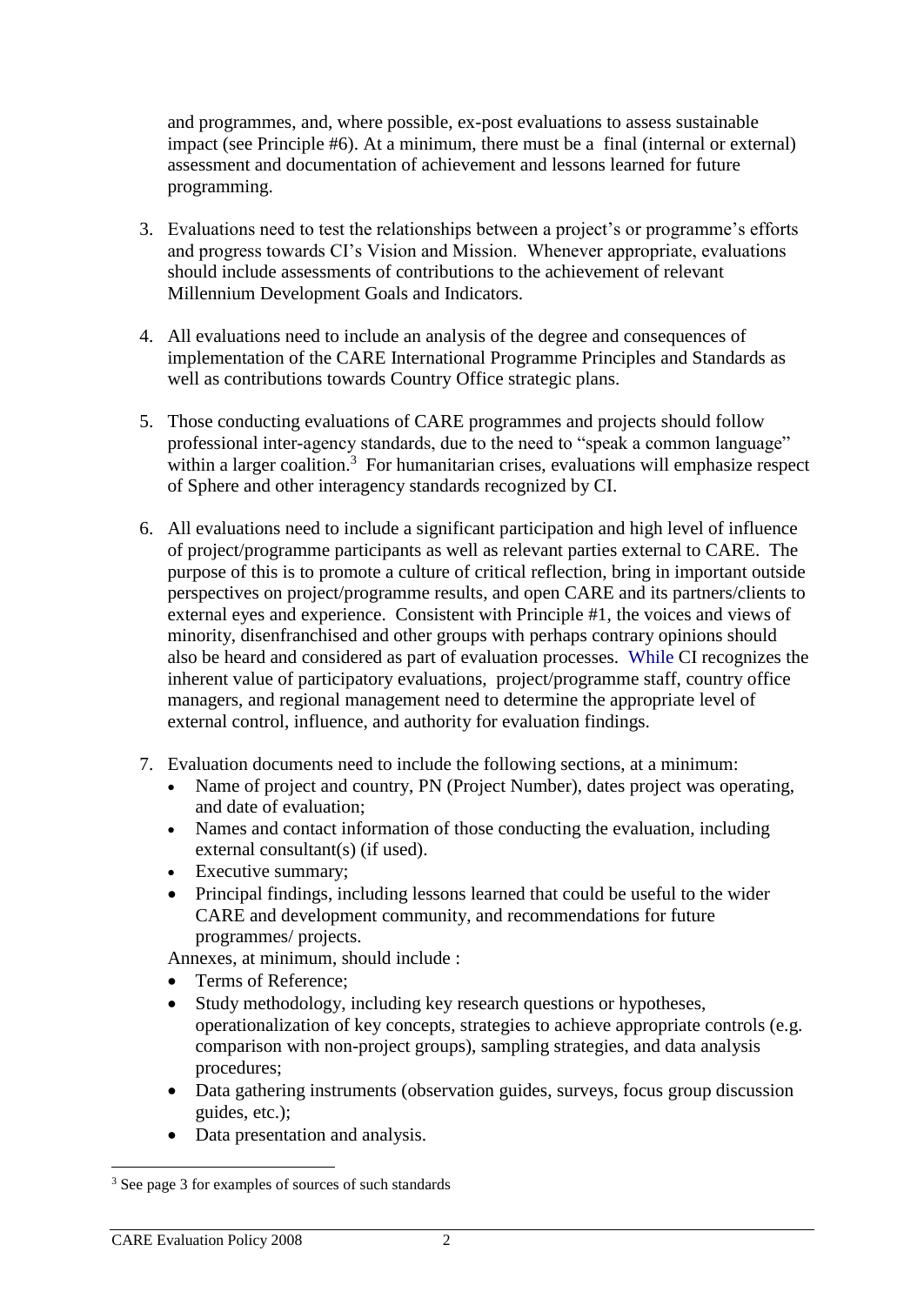- 8. Evaluation activities are conducted openly and in a transparent manner:
- Terms of reference, findings, lessons learned and recommendations are always placed in the public domain;
- Special effort is required to ensure that evaluation results reach and are made understandable and relevant to host governments, CARE partners, local and national peer organizations, and most importantly the poor whom we serve (recognizing that different formats may be required for different audiences); and
- All evaluation reports are to be submitted electronically through C-PIN or directly to the CI Evaluation e-Library (EeL). <sup>4</sup>
- 9. Recommendations from evaluations are to be followed up with action plans, and these action plans, in turn are to be followed up by relevant supervisors. In the case of single-country projects or programmes these will usually be Assistant Country Directors for Programming. In the case of multi-country programmes, the responsibilities for follow-up will be the persons or units responsible for those programmes.
- 10. CARE International members commit to a continuous process of improving:
	- the level and importance of evaluation activity within the organization;
	- the capacity of CARE staff to plan for, supervise and participate in evaluations that meet these and related standards;
	- the effectiveness of its evaluation methods and management; and

• the sharing and utilization of evaluation findings and recommendations with others including members of participating communities, government, civil society and other NGOs.

11. CARE International commits to allocating and generating the resources required for this Evaluation Policy to be fully and effectively implemented. In that respect adequate financial support for monitoring and evaluation must be written into and firmly negotiated with CARE's donors.

-

<sup>4</sup> Country Offices and CI Members should send electronic copies of project/programme evaluation reports to [ford@care.org](mailto:ford@care.org) who will then upload them to the central CARE Evaluation Electronic Library (EEL) run by the Design, Monitoring, and Evaluation Coordinator, Impact Measurement and Learning Team, CARE USA , acting on behalf of the CI Programme Working Group. All evaluations of humanitarian actions should also be sent to CARE International's Quality, Accountability & Standards Coordinator.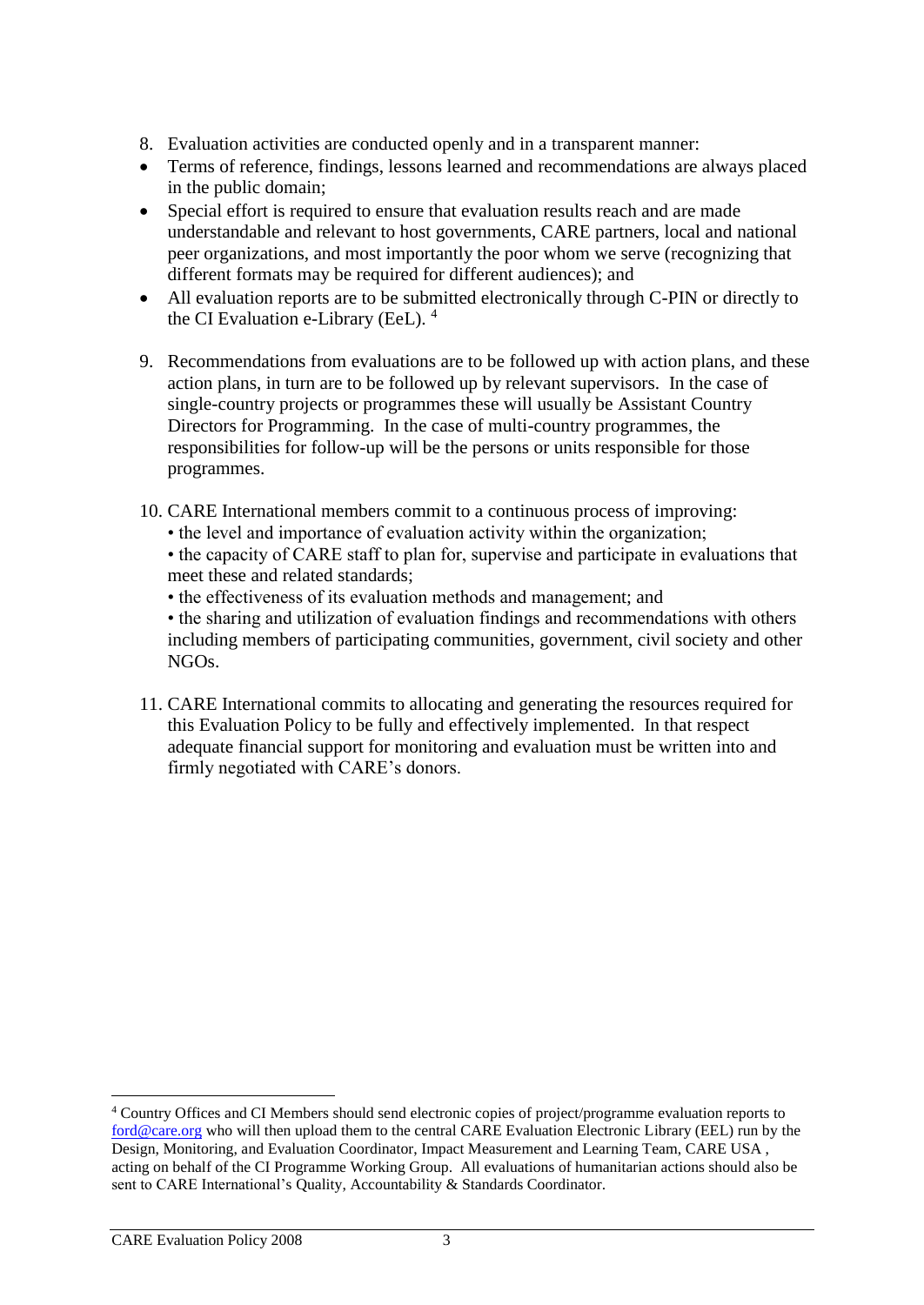# **Comments on and Proposed Guidance to Promote the CARE Evaluation Policy<sup>5</sup>**

#### **Introduction:**

The CARE leadership at multiple levels, as well as others such as government and private donors, OECD-DAC, and watchdog agencies, are asking for more substantial evidence of the global effectiveness and impact of INGOs like CARE. The heightened interest in such questions, and our need to be able to convincingly respond to them, compel us to adopt a more aggressive evaluation policy and strategy.

In view of our global scope and technical capacity, CARE is well positioned to derive significant institutional learning from a more strategic approach towards conducting and utilizing evaluations, both for accountability of effectiveness and for applying lessons learned to enhance our practice.

In the past, evaluations have mostly been conducted only to meet donor requirements; the methodologies used have varied widely; and, all too often, the reports have not been adequately utilized. We recognize the need for a corporate evaluation policy and strategy to promote a more systematic culture of accountability and reflective practice. This includes using formative as well as end-of-project and programme summative evaluations to contribute to strategic learning. How are our DME processes and lessons helping us to stay dynamic and tied to what others say are happening in our countries and regions? We need to link these best practices and lessons into policy and advocacy actions on our part, based on what we are learning.

Understanding the impact of our work happens through evaluations at multiple levels, including projects, programmes, initiatives, strategic plans, multi-agency evaluations, metaevaluations, etc. When we better understand what impact we are having, this will affect the way we design and implement programmes, engage in partnerships, advocate for policy changes, etc.

#### **Principles:**

-

The over-riding principles that should be followed to guide the conduct and content of evaluations are the CI Programming Principles. What follow are some more specific principles that apply to evaluations per-se, while being consistent with the CI Principles.

**Relevance** (focus on what is important): Evaluations should assess desired as well as unexpected outcomes. They should also examine processes. This includes testing the hypothesis that the one leads to the other -- that the interventions contributed to the achievement of the stated objectives and goal. Evaluations may also judge whether or not a project's objectives and goal were really relevant to addressing underlying causes of the identified

<sup>&</sup>lt;sup>5</sup> This guidance should be seen as a part of and reference made to other Design, Monitoring and Evaluation guidelines and tools produced by CARE, especially those related to the CI Programming Principles and Project Standards, the CARE Impact Guidelines, the Emergency Response Accountability Standards Checklist, etc. Many of those resources are available on the Program Quality Digital Library [http://pqdl.care.org/.](http://pqdl.care.org/)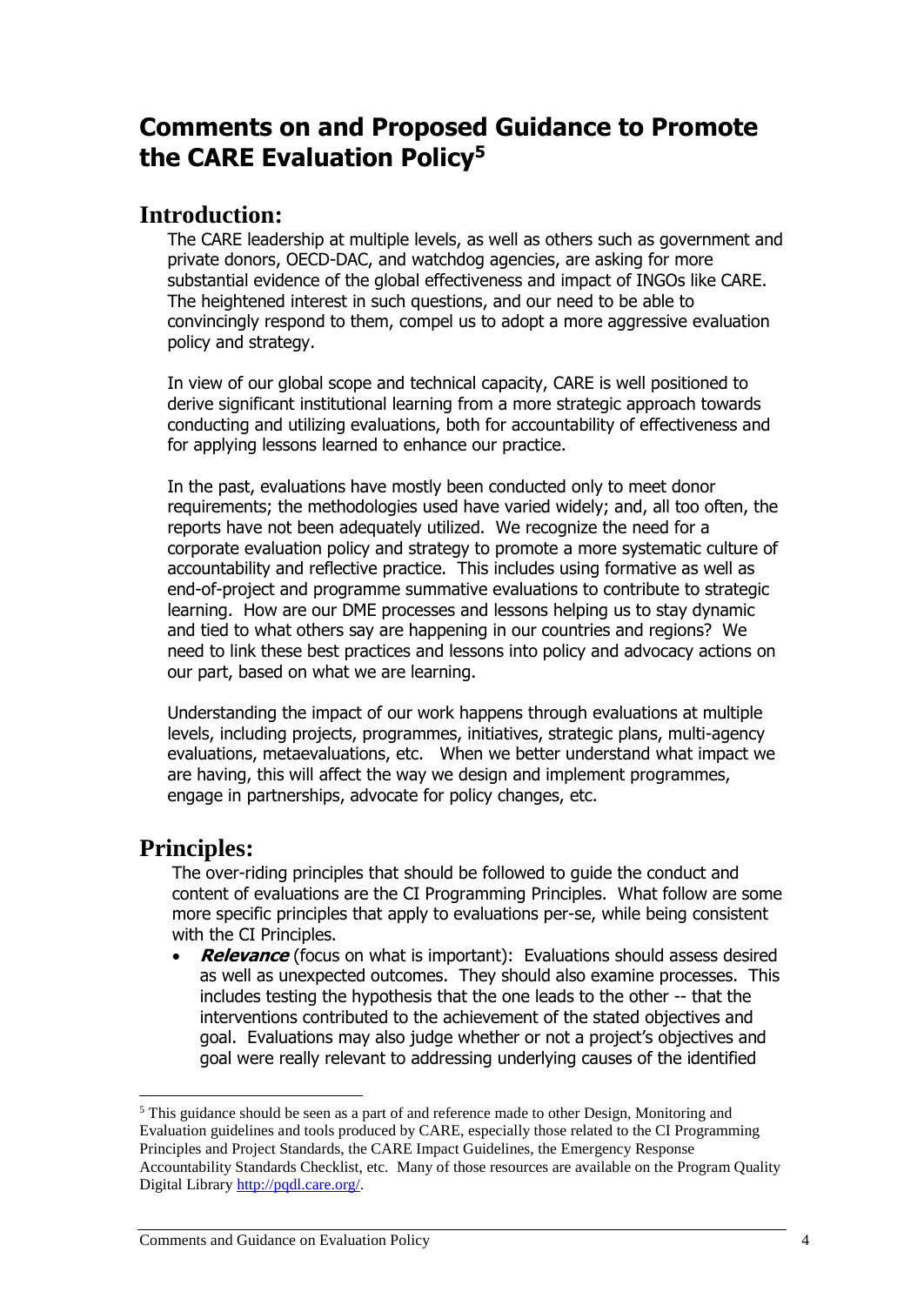problem(s) and unfulfilled rights of the target population. They should also examine both benefits and harms, including the intended and unintended, positive and negative impacts on specific groups, such as women, ethnic minorities, etc.

- **Participation** (of community representatives): It is integral to a rightsbased approach that participants in the project being evaluated should, whenever and as much as possible, be actively included in the planning for, implementation, analysis, reporting and utilization of evaluations. Evaluation findings and recommendations should never placed in the public domain without consultation with such stakeholders.
- **Focused on impact on the lives of people** (significance): The primary concern of all evaluations is the impact of CARE's work on the rights and welfare of poor and marginalized people. This applies to all of CARE's programming, including direct delivery, partnerships, and advocacy. CARE will strive to develop evaluation methods that contribute to the empowerment of the intended beneficiaries, enabling them to articulate their aspirations and opinions regarding the efficacy of CARE's interventions.
- **Credibility** (objective and reliable methods): Evaluators should follow the guiding principles of good practice, such as those promulgated by professional evaluation associations and agencies.<sup>6</sup>
- **Integrity** (ethical standards): Staff members and external evaluators engaged by CARE will maintain the highest possible professional, ethical and personal standards. In particular, they will ensure the honesty and integrity of the evaluation process, and respect the security and dignity of the stakeholders with whom they interact.
- **Transparency** (willingness to share findings): The terms of reference for evaluations are made public; major evaluation contracts are awarded through a process of competitive bidding; evaluation activities are conducted openly. The findings and recommendations are shared in appropriate ways with all stakeholders. Final evaluation reports are placed in the public domain and made accessible to anybody who is interested.
- **Independence** (of evaluators): The findings and recommendations of those conducting an evaluation should be included in their report without interference of managers. However, those implicated by the evaluation should be given the opportunity to respond to the conclusions and recommendations, and their responses included in the final version of the official evaluation report.

#### **Evaluations beyond "projects"**

- 1. Evaluations should focus on those operations, functions and operational policy issues that are of most direct concern to CARE, its partners and beneficiaries. While these, of course, include evaluating projects, we need to more proactively evaluate other levels and dimensions of CARE's work as well.
- 2. Commission periodic strategic evaluations on issues of critical importance to CARE, such as those related to themes chosen for **Strategic Impact Inquiries.** Such inquiries seek to understand the contribution CARE is making to impact on the underlying causes of poverty, in ways that may go beyond the evaluation of specific projects or programming initiatives. Such

-

<sup>&</sup>lt;sup>6</sup> See list of such associations under Capacity Building, below.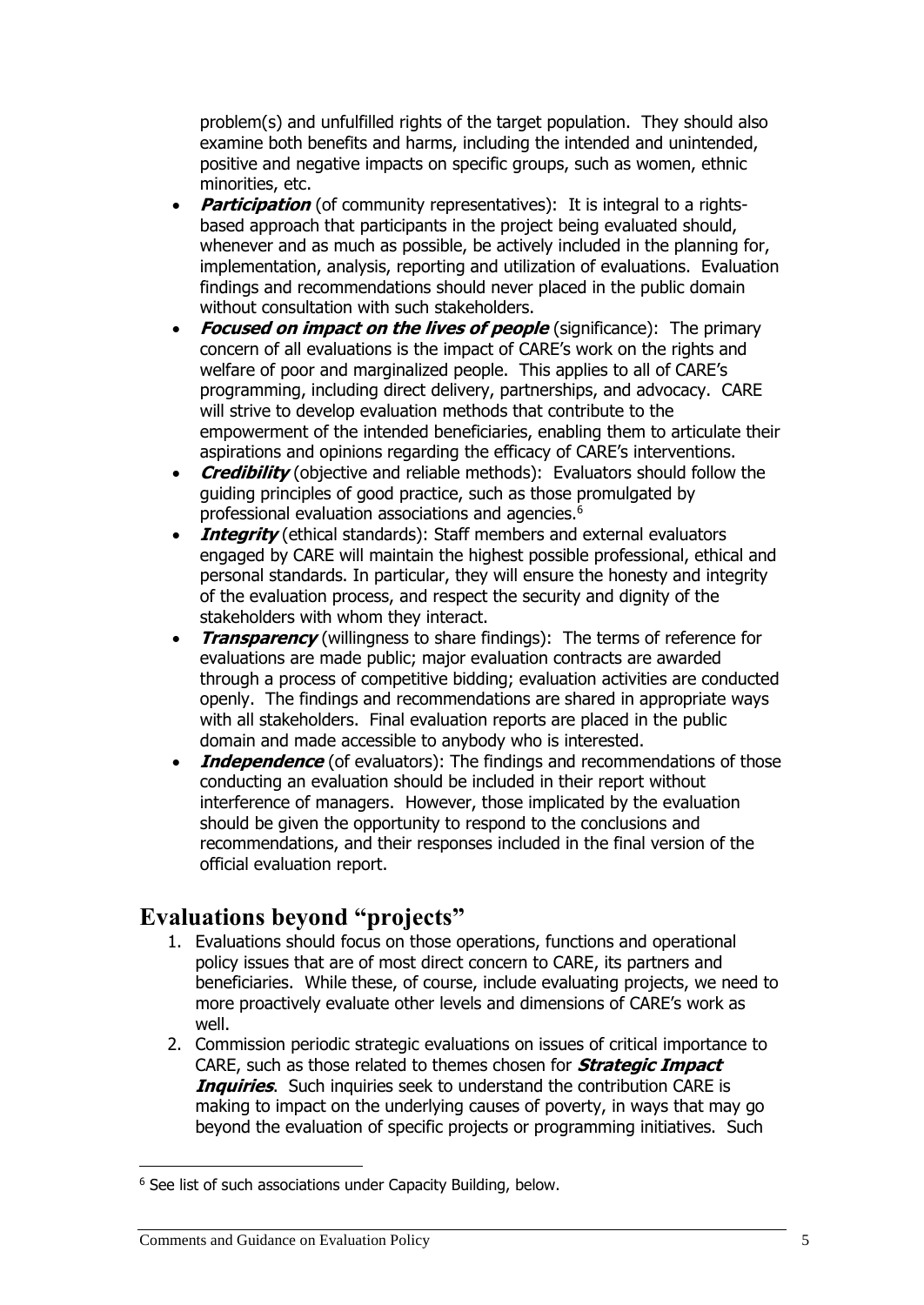strategic evaluations should take advantage of selected donor-funded programme or project evaluations already completed and/or planned.

- 3. Where restricted or unrestricted resources can be obtained, conduct postproject (ex post) project evaluations, to ascertain sustainable impact. Even better would be more comprehensive **programme** evaluations to assess synergy of multiple projects (by CARE and others) to achieve higher-level, sustainable impact.
- 4. Conduct metaevaluations on selected sectors or themes, within or across countries. At the global level continue to conduct the MEGA (Meta-Evaluation of Goal Achievement by CARE projects and programmes) every two years to synthesize results, examine evaluation methodologies, and inform corporate policy and strategy. The MEGA is based on evaluation reports contributed to the Evaluation Electronic Library in C-PIN. In this and other ways promote more systematic review, dissemination and utilization of lessons learned from evaluations.
- 5. Country Office and CI Member strategic plans should also be evaluated periodically as part of understanding the organization's performance.

#### **Evaluation methodologies**

- 1. There are a variety of purposes, types and methods for conducting evaluations. In addition to conducting evaluations to meet donor requirements, plans for evaluations should:
	- o Be consistent with the overall Monitoring and Evaluation plan for each project or programme:
	- o Be seen as opportunities by project staff, partners and participants to gain more in-depth perspective on how well their work is leading to desired and unintended outcomes;
	- $\circ$  Use evaluations not only retrospectively (evaluating compliance with donor requirements) but also proactively to promote best practices and inform future strategy.

In any case, as stated in Policy Line #2, every CARE project and programme must have a final summary assessment and report that documents what was achieved and lessons learned.

- 2. Whenever possible, planning for evaluation should begin at the time of project design (rather than waiting until the end of the life of a project). This includes conducting an appropriate baseline that will be comparable with the subsequent evaluation. Whether using quantitative or qualitative indicators, there needs to be sufficient 'before-and-after' evidence to document change. Where feasible, some form of comparison group should also be used to document 'with-and-without'  $-$  i.e. to make a convincing case that a project produced attributable outcomes.
- 3. Recognize the value of both formative (e.g. mid-term) and summative (final) evaluations. As an example of formative evaluations, Real-Time Evaluations (especially of Humanitarian Response) are useful for capturing lessons and promising practices that inform current decision-making.
- 4. Managers of projects or programmes being evaluated are the primary persons responsible for organizing evaluations. Their supervisors are responsible for assuring that the principles articulated in this Evaluation Policy and Strategy are adhered to, including the quality of the evaluation and follow-up of the subsequent action plan.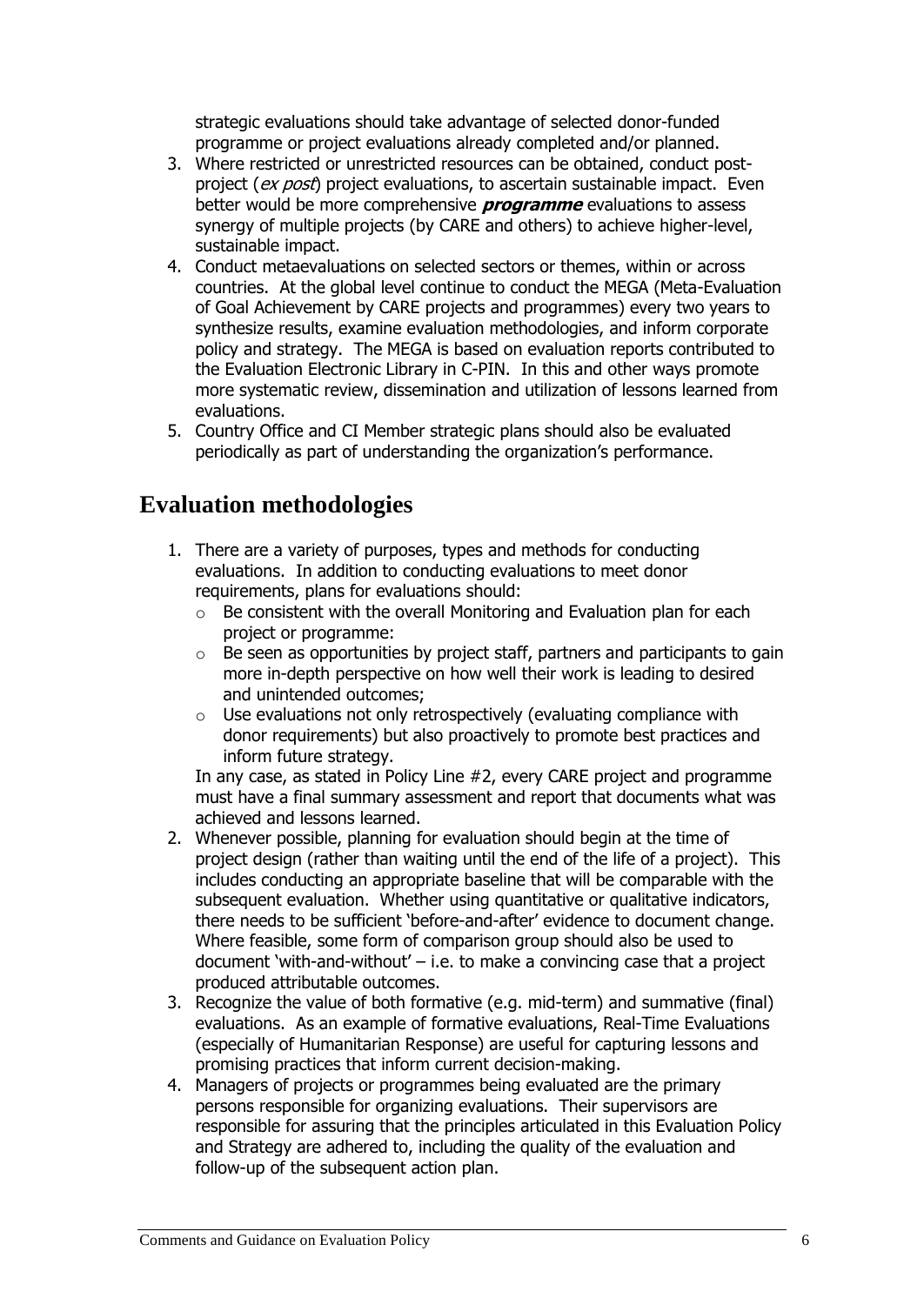- 5. Improve methodologies to enhance quality, credibility and utility of evaluations. This should include reference to guidelines for good evaluation practice (see references in points 2 and 3 below).
- 6. Even where evaluation ToRs are prescribed by donors, they should include an assessment of compliance with the CARE Principles and DME Standards for programme quality<sup>7</sup> and, for Humanitarian Response, the Sphere standards. Especially for mid-term evaluations, these should be followed up with action plans for how the programme/project will strengthen its compliance and thus improve its quality and effectiveness.

## **Capacity building**

- 1. Build long-term **DMEAL**<sup>8</sup> capabilities among CARE staff as well as their partners and counterparts. This includes strengthening the capacities of members of the CARE DMEAL Cadre (those with primary DMEAL responsibilities at various levels), and, through them, others with programming responsibilities.
- 2. The CARE Impact Guidelines, Project Design Handbook, M&E Guidelines, Project Standards Measurement Instrument (PSMI) and the DME Capacity Assessment Toolkit (DME-CAT), among other resources, can all help to promote capacity development. See<http://pqdl.care.org/> ; [http://myCARE.care.org/portal/server.pt](http://mycare.care.org/portal/server.pt) ; [www.kcenter.com/care/dme](http://www.kcenter.com/care/dme) or <http://www.globaldev.org/m&e/> for these and additional resources.
- <span id="page-6-0"></span>3. In addition to internal CARE documents, those responsible for evaluation should be acquainted with relevant resources available from other agencies and evaluation networks. These include evaluation standards promulgated by InterAction, American Evaluation Association, African Evaluation Association, UK Evaluation Society, Australian Evaluation Society, Canadian Evaluation Society, OECD-DAC Evaluation Network, UN, Sphere, ALNAP, and HAP International, among others.

#### **Participation**

-

- 1. Stakeholders, including representatives of the target population, should participate in the planning, implementation and utilization of evaluations. It is important that participation should include the right to define key categories and indicators that comprise success, in the participants' own eyes.
- 2. Promote partnerships and interagency evaluations with research institutions and collaborating agencies.
- 3. Whenever possible, include external experts on evaluation teams, including host country evaluators and representatives of other CARE projects or partner agencies, to add perspective and share learnings.
- 4. Joint evaluations are encouraged to promote constructive peer review, improve cost effectiveness and better capture attribution (for example after humanitarian operations, where CARE is only one actor amongst many).

 $7$  The Project Standards Measurement Instrument (PSMI) is one tool that has been developed for this purpose.

<sup>8</sup> DMEAL = **D**esign, **M**onitoring and **E**valuation for **A**ccountability and **L**earning